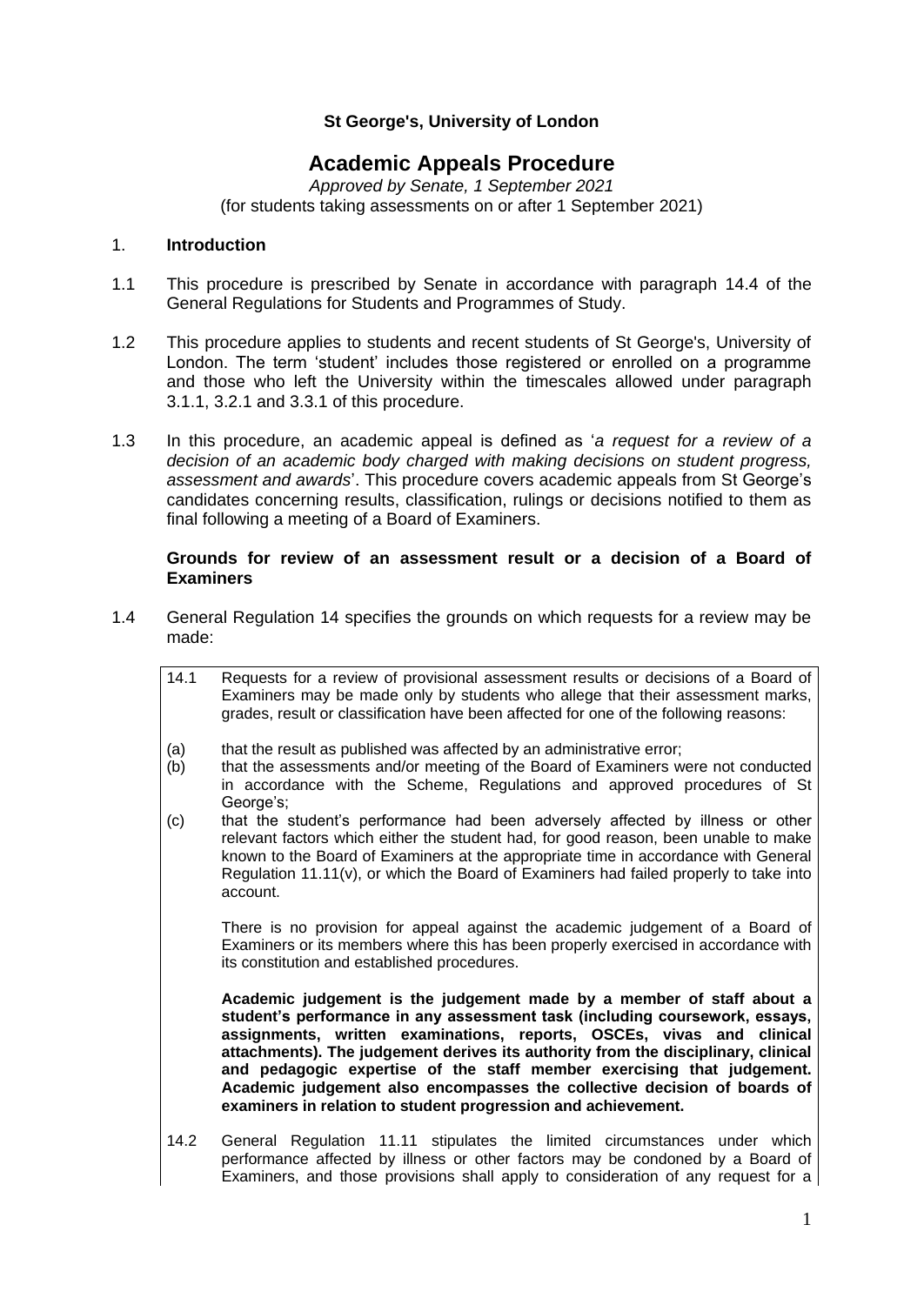review under paragraph 14.1(c). Therefore, any representation from a candidate under paragraph 14.1(c) which could not, in any case, have altered the Board of Examiners' determination of that candidate's result or classification, shall be noted on the student's record but a review of the Board of Examiners' decision will not be undertaken. Information in such a representation shall be made available to any Panel required to be convened to give consideration for a final discretionary attempt by the student at an assessment, where this is allowed in the relevant Programme regulations.

- 14.3 In order to establish good reason for a review under paragraph 14.1(c) the student shall be required to explain why information was not made available to the Board of Examiners in accordance with General Regulations paragraph 11.11(v).
- 14.4 Senate shall approve a procedure for dealing with representations from candidates under the above paragraphs.
- 1.5 Students wishing to make an academic appeal under these procedures may wish to obtain guidance from the President or Vice-President (Education and Welfare) of the Students' Union or their Personal Tutor.
- 1.6 In this procedure any named officer may delegate her or his responsibilities to another member of St George's; similarly, the procedure will not be invalidated if the role title named in the procedure has changed or a nominee acts in the place of another named in the procedure.
- 1.7 Any doubt over the interpretation of these procedures or any matter on which these procedures are silent shall be determined by the Chair of Senate.

# **Behavioural Expectations**

- 1.8 Academic Appeals made to the University through a third party must be authorised in writing by the student before any further action will be taken.
- 1.9 Students should respond to all communication from the University (verbal and written) directly and not through a third party except in exceptional circumstances or where diagnosed disability reasonably prevents them from being able to do so.
- 1.10 Students are responsible for their own behaviour and that of any supporter or representative appointed by them to present their academic appeal to the University. Abusive or disrespectful behaviour towards University staff will not be tolerated under any circumstances and may result in internal procedures being brought to a close.

# **2. Provisional Results (prior to a Board of Examiners Meeting)**

- 2.1 This procedure does not concern marks or grades notified to students as provisional, prior to the meeting of a Board of Examiners. Board of Examiner meeting dates are listed on the intranet. Students should contact their Programme Management Team and/or Administrator for further details.
- 2.2 Students who believe they have grounds for review of provisional results under paragraph 14.1 of the General Regulations should inform the Chief or Responsible Examiner, Assessment or Module Lead or Examinations Team in writing and without delay in accordance with the processes set down by individual programmes of study.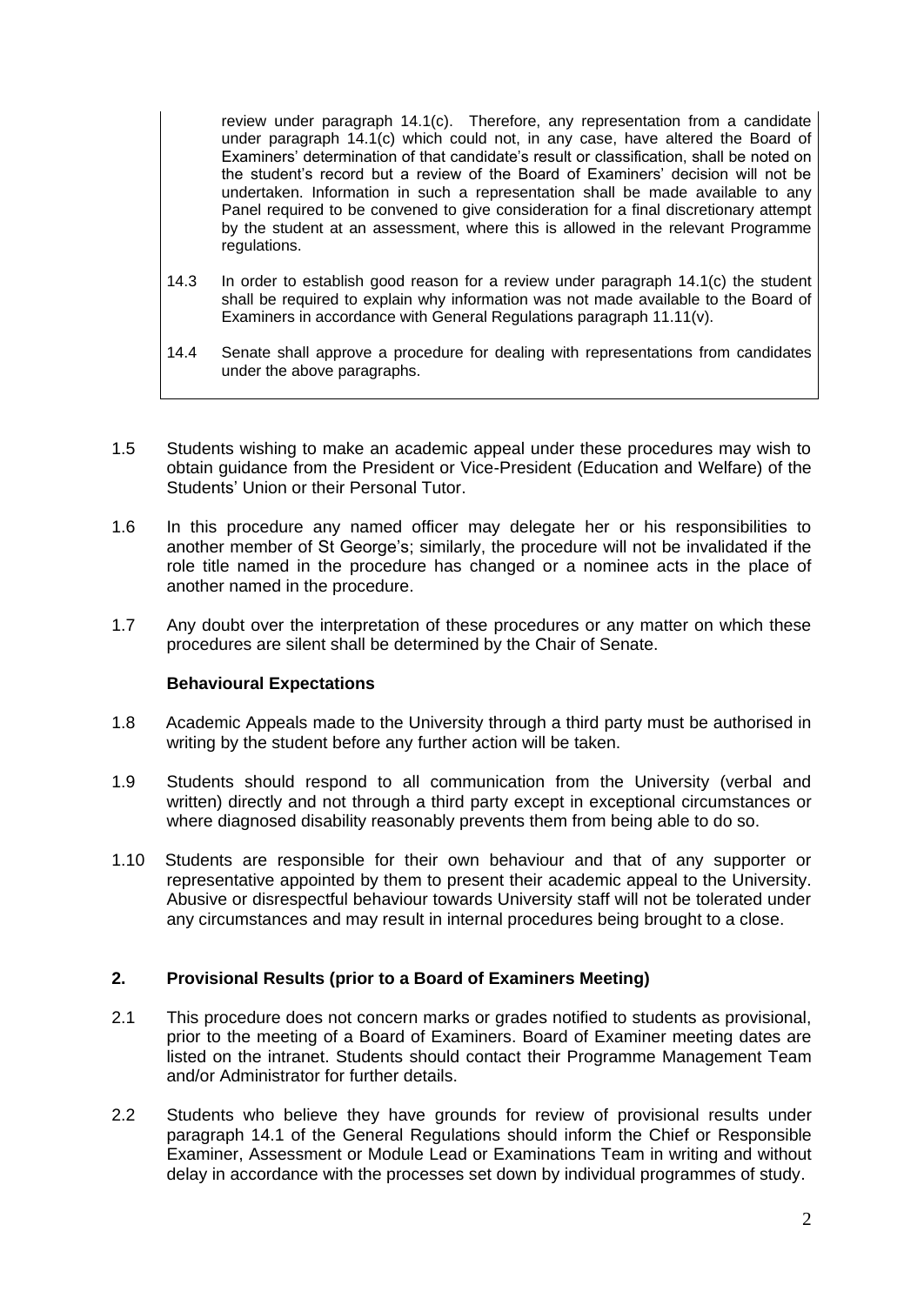- 2.3 Claims of administrative error (GR14.1a) in provisional results or claims that assessments were not conducted in accordance with the Scheme, Regulations and approved procedures of St George's (GR14.1b) should be reported to the Chief or Responsible Examiner, Assessment or Module Lead and/or Examinations Team as soon as possible after the assessment. Where circumstances might affect assessment outcomes for the entire cohort, students should bring their concerns to the attention of the Chief or Responsible Examiner, Assessment or Module Lead and/or Examinations Team via their Student Representative.
- 2.4 Students presenting extenuating circumstances (GR14.1c) after entering an assessment are strongly advised to provide evidence to support their claims with reasoning for why they did not withdraw from the assessment prior to the test date. In accordance with paragraph 10.3 of the General Regulations, students should provide full details of the circumstances they wish to be considered with a request to bring these circumstances to the attention of the Board of Examiners.
- 2.5 Students should follow the designated mitigating circumstances process for their Programme of Study to make their extenuating circumstances known to the University. This normally requires the completion and submission of a Mitigating Circumstances Form. For some Programmes of Study, students are required to lodge their extenuating circumstances in writing with the Chief or Responsible Examiner, Assessment or Module Lead.
- 2.6 Examples of evidence for extenuating circumstances may include, but are not limited to: appropriately dated medical reports/letters, professional reports, financial information, police reports, complaint outcome letters.

# **2.7 Final Ratified Results (following a Board of Examiners Meeting)**

- 2.7.1 The Academic Registrar or his/her nominee is responsible for providing guidance to students and others on the operation of this procedure in cases of claims concerning error, claims concerning maladministration and claims concerning extenuating circumstances. Students wishing to make an academic appeal under these procedures may also wish to obtain guidance from the President or Vice-President (Education and Welfare) of the Students' Union or their Personal Tutor.
- 2.7.2 Requests for a review (academic appeal) shall be made in writing and should be submitted to the Student Conduct and Compliance Team using the Academic Appeal Form which is available on the Student Conduct and Compliance webpages of their St George's website.

# **3. Procedures for Consideration of Requests for Reviews – initial stage for ratified results**

# 3.1 Claims Concerning Error

3.1.1 A request by an assessment candidate to check the correctness of his or her assessment marks or grades (under sub-paragraph (a) of General Regulation 14.1) should be made to the Academic Registrar or his/her nominee as soon as possible following notification of those marks, and normally within 10 working days. Requests should not be made to examiners. A request will only be considered by the Academic Registrar or his/her nominee where the candidate can provide grounds for suspecting that an error may have occurred. A check will not be made simply on the grounds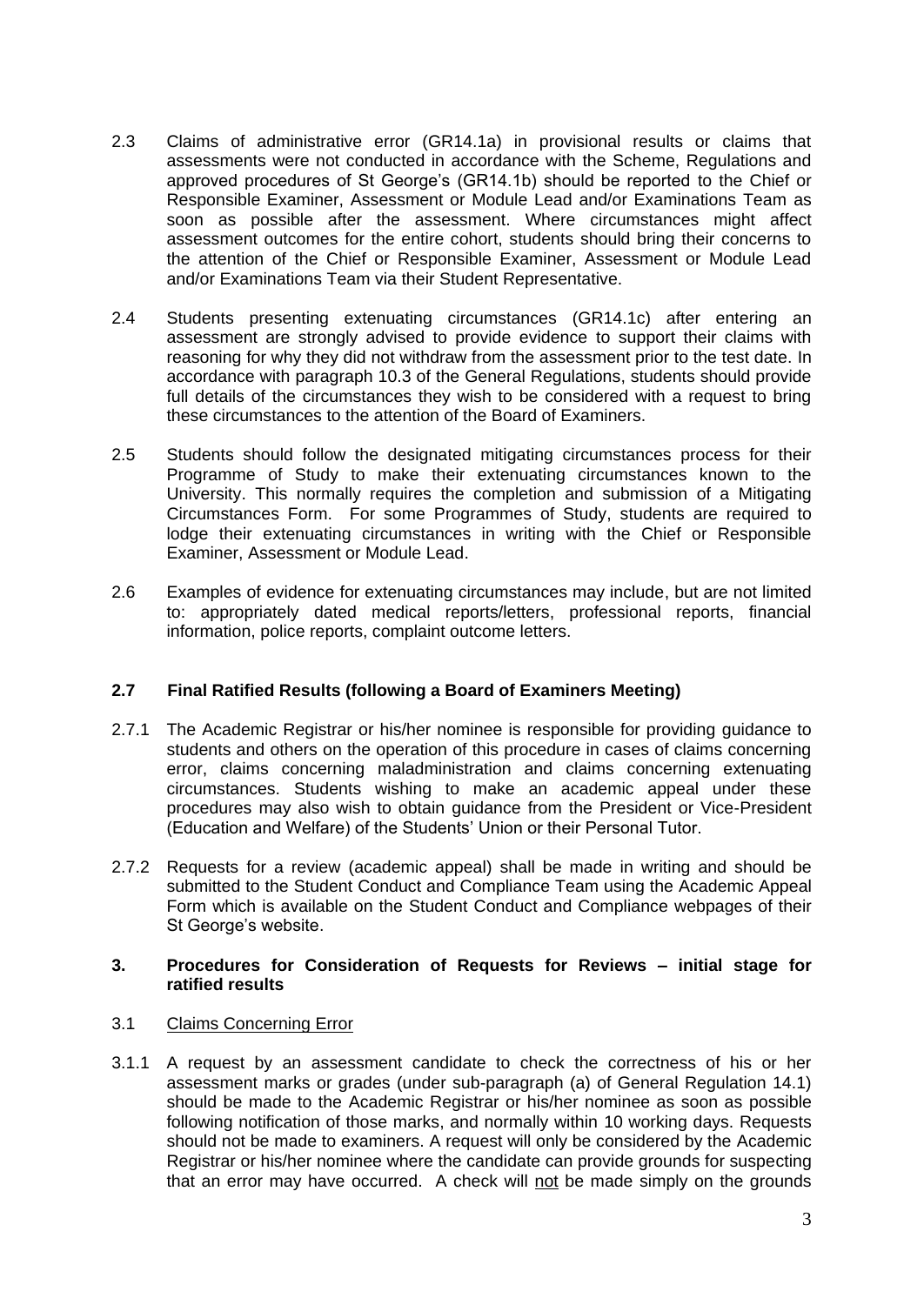that a candidate's marks are close to a specified boundary in a Scheme of Assessment.

- 3.1.2 Where the Academic Registrar or his/her nominee considers that there are grounds to suspect that an error may have occurred, he/she will conduct a check of marks or grades. Where a check reveals an administrative error, the Chair of the Board of Examiners or the relevant Assessment Lead will be consulted as required, and where necessary will take Chair's Action to amend a result. The candidate will be notified of the outcome in writing within 15 working days of the request being made.
- 3.1.3 Where the Academic Registrar or his/her nominee decides there are no grounds for suspecting an error may have occurred, the candidate will be notified of this within 15 working days of the request being made.
- 3.1.4 Where a candidate has good reason to be dissatisfied with the action of the Academic Registrar or his/her nominee under paragraphs 3.1.1, 3.1.2 or 3.1.3 above, a request for review may be made to the Deputy Director of Governance, Legal and Assurance Services in accordance with paragraph 4.1.

### 3.2 Claims Concerning Maladministration

- 3.2.1 A request by an assessment candidate for review of an assessment mark, grade or result on the grounds specified in sub-paragraphs (b) of General Regulation 14.1 should be made in the first instance to the Academic Registrar or his/her nominee. The request shall normally be made within 10 working days of notification of the marks, grades or results of which a review is requested, although the Academic Registrar or his/her nominee shall have discretion to consider requests received after this period where the student demonstrates good reason for the delay.
- 3.2.2 In determining whether there are grounds for a review, the Academic Registrar or his/her nominee may consult the student concerned, the Chair of the relevant Board of Examiners and/or relevant Assessment Lead, and the relevant course/programme organiser, and shall examine the records of the Board of Examiners and any other appropriate records. Throughout this process the confidentiality of the student's marks and the grounds for review shall be maintained as far as possible.
- 3.2.3 The Academic Registrar or his/her nominee may reject any request which is frivolous (i.e. repetitive and burdensome), vexatious (i.e. brought with malicious intent), or lacking substance (i.e. unsupported by evidence).
- 3.2.4 The Academic Registrar or his/her nominee shall respond in writing to a request for a review within 15 working days confirming whether or not there is a case for review under General Regulation 14.1(b).
- 3.2.5 Where the Academic Registrar or his/her nominee receives a request which establishes a case for a review under General Regulation paragraph 14.1(b), and it is agreed that the action proposed by the student is an appropriate action to remedy the situation (no contest), the Chair of the Board of Examiners or the relevant Assessment Lead will be informed of the decision and the student will be notified of this within 15 working days. Where an appeal under General Regulation 14.1(b) is upheld but the student remains dissatisfied with the outcome, a Completion of Procedures letter will be issued on the student's request. The Completion of Procedures letter will indicate how to make a complaint to the Office of the Independent Adjudicator (OIAHE), and details are also available on the OIAHE's website [\(www.oiahe.org.uk\)](http://www.oiahe.org.uk/).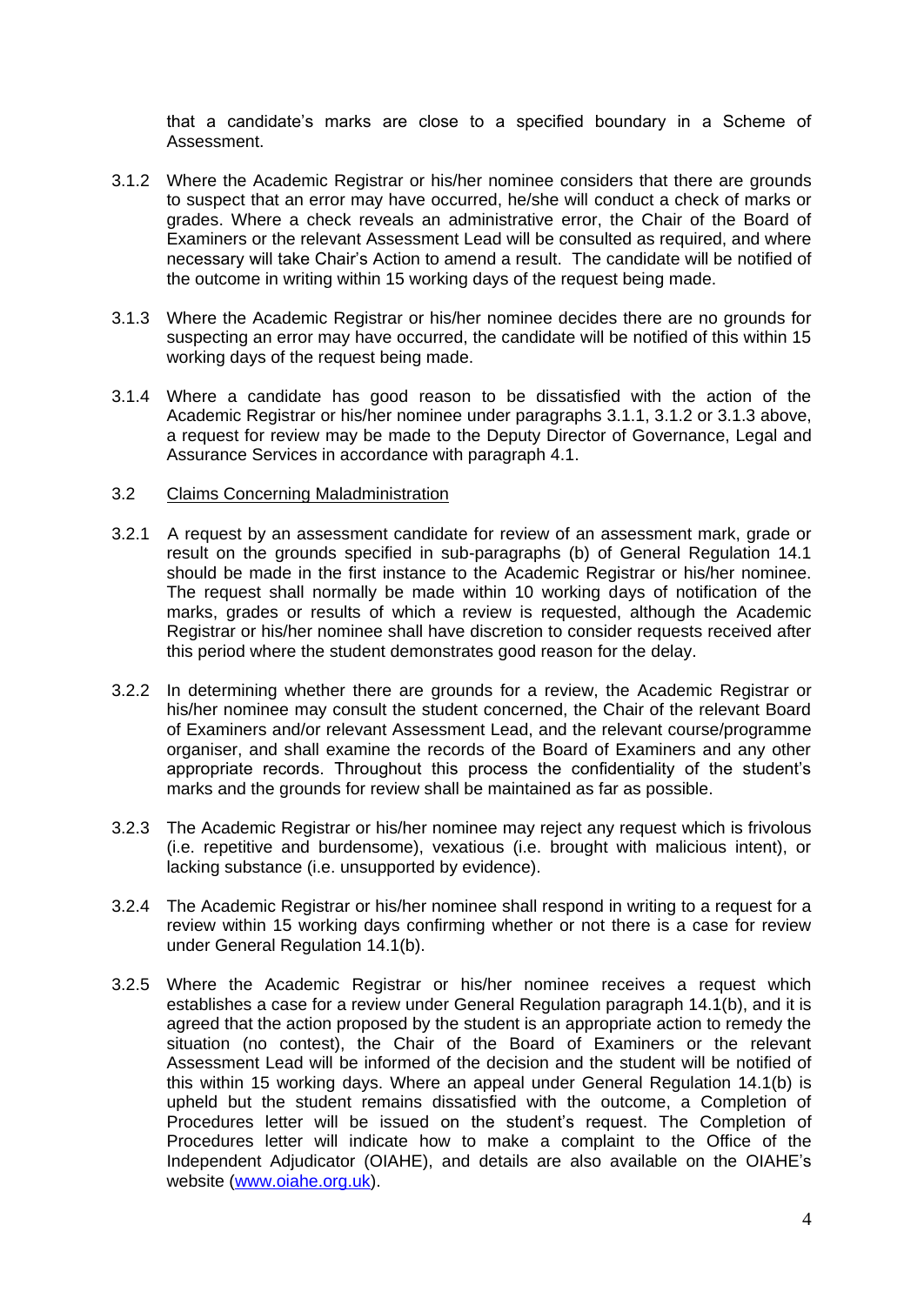- 3.2.6 Where the Academic Registrar or his/her nominee decides there is no case for review under General Regulation 14.1(b), the student will be notified of this within 15 working days.
- 3.2.7 Where a candidate has good reason to be dissatisfied with the action of the Academic Registrar or his/her nominee under paragraphs 3.2.1 to 3.2.6 above, a request for review may be made to the Deputy Director of Governance, Legal and Assurance Services in accordance with paragraph 4.1.

### 3.3 Claims Concerning Extenuating Circumstances

- 3.3.1 A request by an assessment candidate for review of an assessment mark, grade, result, classification, ruling or decision on the grounds specified in sub-paragraph (c) of General Regulation 14.1 should be made in the first instance to the Academic Registrar or his/her nominee. The request shall normally be made within 10 working days of notification of the marks, grades, results, classification, ruling or decision of which a review is requested, although the Academic Registrar or his/her nominee shall have discretion to consider requests received after this period where the student demonstrates good reason for the delay.
- 3.3.2 In determining whether there are grounds for a review, the Academic Registrar or his/her nominee may consult the student concerned, the Chair of the relevant Board of Examiners and/or relevant Assessment Lead, other administrative officers, and the relevant course/programme organiser, and shall examine the records of the Board of Examiners and any other records, as appropriate. Throughout this process the confidentiality of the student's marks and the grounds for review shall be maintained as far as possible.
- 3.3.3 The Academic Registrar or his/her nominee may reject any request which he/she considers to be frivolous or vexatious or lacking substance.
- 3.3.4 Where the Academic Registrar or his/her nominee receives a request which establishes a case for a review under General Regulation paragraph 14.1(c), and it is agreed that the action proposed by the student is an appropriate action to remedy the situation (no contest), the Chair of the Board of Examiners or the relevant Assessment Lead will be informed of the decision and the student will be notified of this within 15 working days. Where an appeal under General Regulation 14.1(c) is upheld but the student remains dissatisfied with the outcome, a Completion of Procedures letter will be issued on the student's request. The Completion of Procedures letter will indicate how to make a complaint to the Office of the Independent Adjudicator (OIAHE), and details are also available on the OIAHE's website [\(www.oiahe.org.uk\)](http://www.oiahe.org.uk/).
- 3.3.5 Where the Academic Registrar or his/her nominee decides there is no case for review under General Regulation 14.1(c), the student will be notified of this within 15 working days.
- 3.3.6 Where a candidate has good reason to be dissatisfied with the action of the Academic Registrar or his/her nominee under paragraphs 3.3.1 to 3.3.6 above, a request for review may be made directly to the Deputy Director of Governance, Legal and Assurance Services in accordance with paragraph 4.1.

#### 4. **Procedures for Reviews – secondary (formal) stage**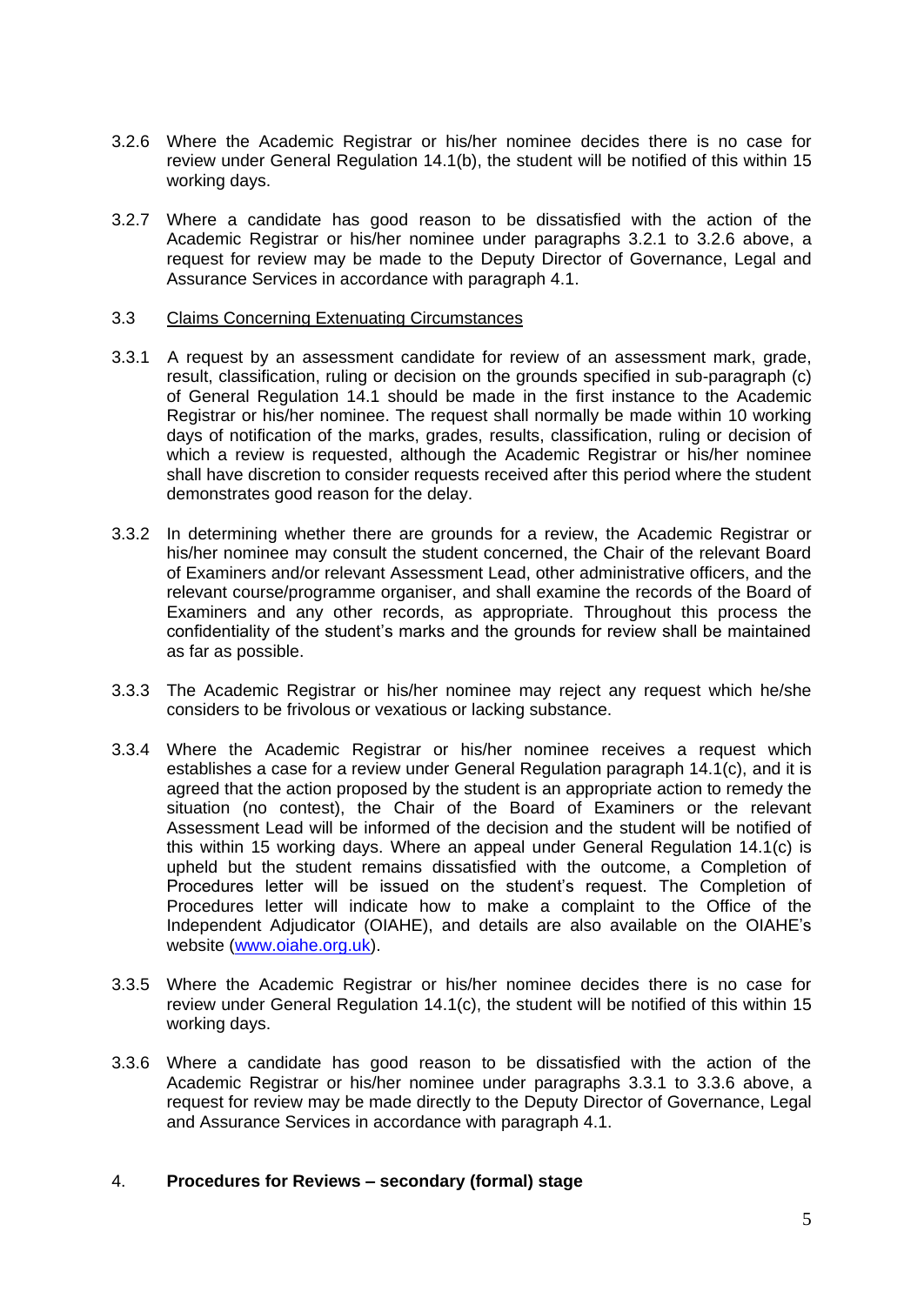# 4.1 Appointment of Assessment Review Panel

- 4.1.1 Where, under the procedures in paragraph 3, above, the candidate has good reason to be dissatisfied with the action of the Academic Registrar or his/her nominee the candidate may make a request for review. Requests for review must be lodged in writing with the Director of Governance, Legal and Assurance Services within 10 working days from the date of notice of the decision of the Academic Registrar or his/her nominee. A member of Governance, Legal and Assurance Services shall act as Clerk in this matter, and the Chair of Senate will approve the appointment of an academic member of Senate to consider the request. The academic member of Senate shall review the correspondence and other evidence from the informal procedures and may either appoint an Assessment Review Panel, or may determine that there are no grounds for review.
- 4.1.2 An academic member of Senate may appoint an Assessment Review Panel if he or she considers that one or more of the following grounds apply:
	- (a) there is relevant and substantial new evidence available which could not reasonably have been brought to the attention of the Academic Registrar or his/her nominee;
	- (b) there has been a procedural irregularity or administrative error during the operation of the earlier stages of the Academic Appeal Procedure which is of sufficient weight to suggest that the outcome would not have been the same had they not occurred;
	- (c) the decision of the Academic Registrar or his/her nominee was manifestly unreasonable.
- 4.1.3 The Clerk shall notify the student in writing of the decision, giving reasons where it has been decided that no Assessment Review Panel shall be appointed, within 15 working days of receipt of the written request for the review in accordance with paragraph 5 below.
- 4.1.4 Where it is deemed necessary in accordance with the above procedures, the Director of Governance, Legal and Assurance Services shall appoint an Assessment Review Panel on behalf of the Senate, which has ultimate responsibility for academic decisions. A disinterested member of Governance, Legal and Assurance Services will act as Clerk to this Panel. The Panel shall normally complete its review and notify the student of the outcome within three months of the request for review being made.
- 4.1.5 The procedure for the appointment and conduct of an Assessment Review Panel shall be as specified in paragraph 5 below. There is no provision for the appointment of a separate or subsequent Appeals Committee to consider a request for review of an assessment result or a decision of a Board of Examiners.
- 4.1.6 The Panel shall consist of three members of academic staff one of whom shall act as the Chair of the Panel. No member of a Board of Examiners whose decision is under review shall be a member of the Assessment Review Panel.

The Assessment Review Panel shall consist of:

- (a) The Vice Principal, Dean or Associate Dean in the Chair;
- (b) One member of the academic staff with a remit that includes student welfare;
- (c) A member of academic staff not primarily concerned with teaching or examining the student.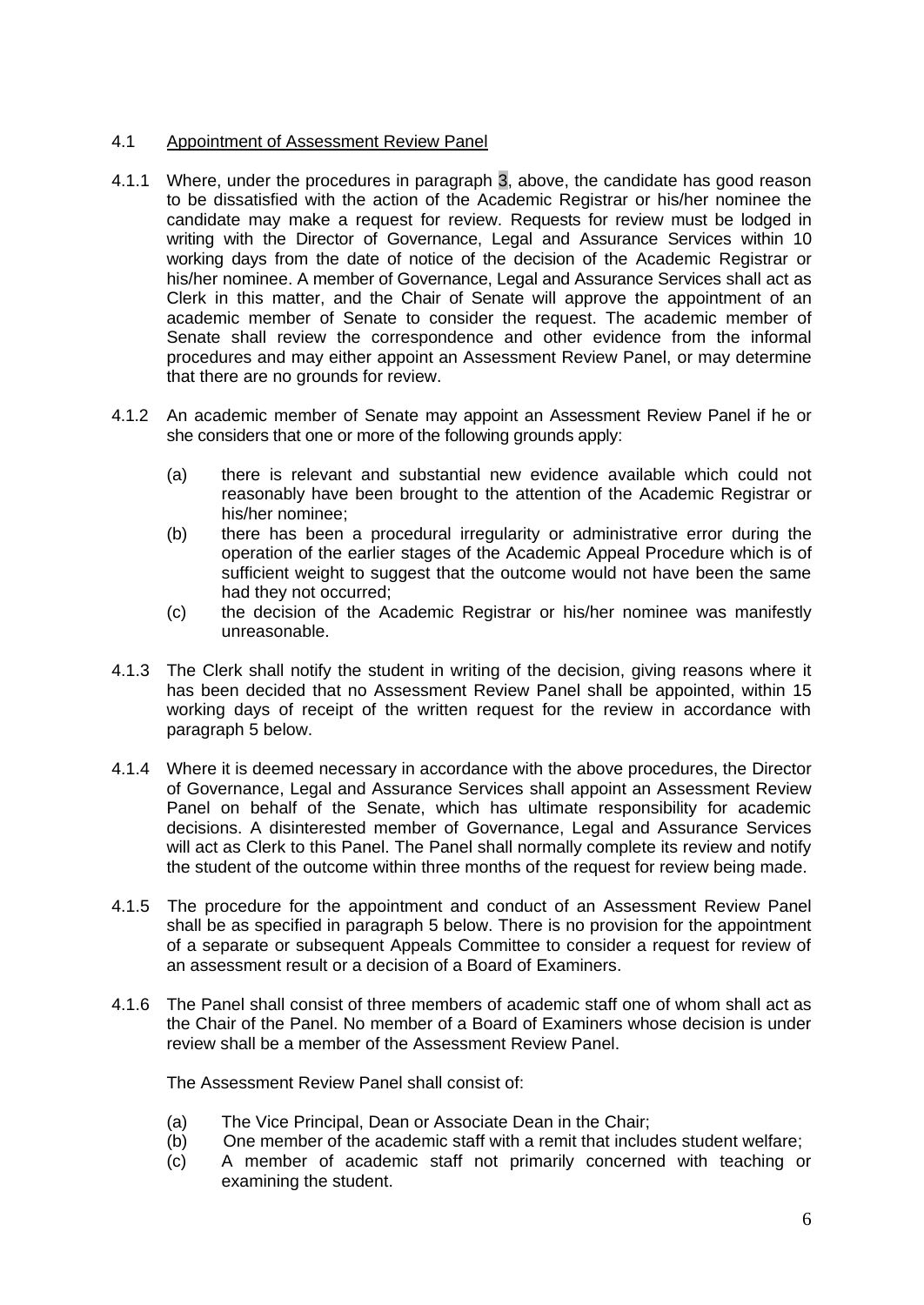The clerk to the Panel shall be the Director of Governance, Legal and Assurance Services or his/her nominee.

- 4.2 Procedure for Conduct of Business by Assessment Review Panel
- 4.2.1 The clerk to the Panel shall notify the student and the Chair of the Board of Examiners of the identity of the Panel members and the date of the proposed hearing, giving at least 10 working days' notice.
- 4.2.2 The Assessment Review Panel shall have available to it the student's request for a review and any supporting evidence; copies of the relevant Regulations and mark sheets; and copies of any other relevant information or statements, including a written report from the Chair of the relevant Board of Examiners. The Panel shall have the right to consult a candidate's answer scripts, where it deems this relevant, but it shall not review any aspect of a Board of Examiners decision which is solely a matter of academic judgement of an examiner or of the Board of Examiners. The Panel will have all the documentation considered at the previous stage of these procedures. All documentation to be considered by the Panel in reaching its decision (including where appropriate the candidate's assessment work) shall be made available to the student and the Chair of the Board of Examiners at least 5 working days before the date set for the hearing. However, no identifiable personal information about other assessment candidates will be provided to the student.
- 4.2.3 The parties will be required to attend the hearing either in person or remotely. If either party fails to attend without reasonable explanation, the Panel may consider the case in their absence. The Chair of the Panel will have discretion as to what constitutes a "reasonable explanation".
- 4.2.4 The student shall have the right to be accompanied by a friend, relative, Students' Union officer or other representative. The Chair of the Board of Examiners shall also have the right to be advised and represented. Any party intending to be accompanied or represented must notify the clerk to the committee within 5 working days of the hearing of:
	- (i) the identity of any third party attendees; and
	- (ii) the capacity in which they will attend, to enable parity of representation, if desired.

Members of staff, students and others relevant to the case may be asked to give evidence to the hearing by either party. The Committee may also call upon other persons (whether or not a current member of St George's) to provide advice on specific aspects of the case in writing or in person.

4.2.5 The Assessment Review Panel hearing shall be conducted as a formal committee rather than as a quasi-judicial hearing. The Panel members shall take the leading role in asking questions and the Chair shall have discretion to allow flexibility in procedures aimed at ensuring that all parties are able to present their arguments and evidence, and the Panel members have a full and fair understanding of these. The detailed procedure for the Assessment Review Panel hearing shall be at the discretion of the Chair and shall be notified to the parties at the start of the hearing, but shall include provision for: an initial private meeting of the Committee members, explaining the procedures to be followed; introducing those present and their role; explaining the powers of the Panel; allowing the student and the Chair of the Board of Examiners to make a statement and call witnesses; other persons (as referred to in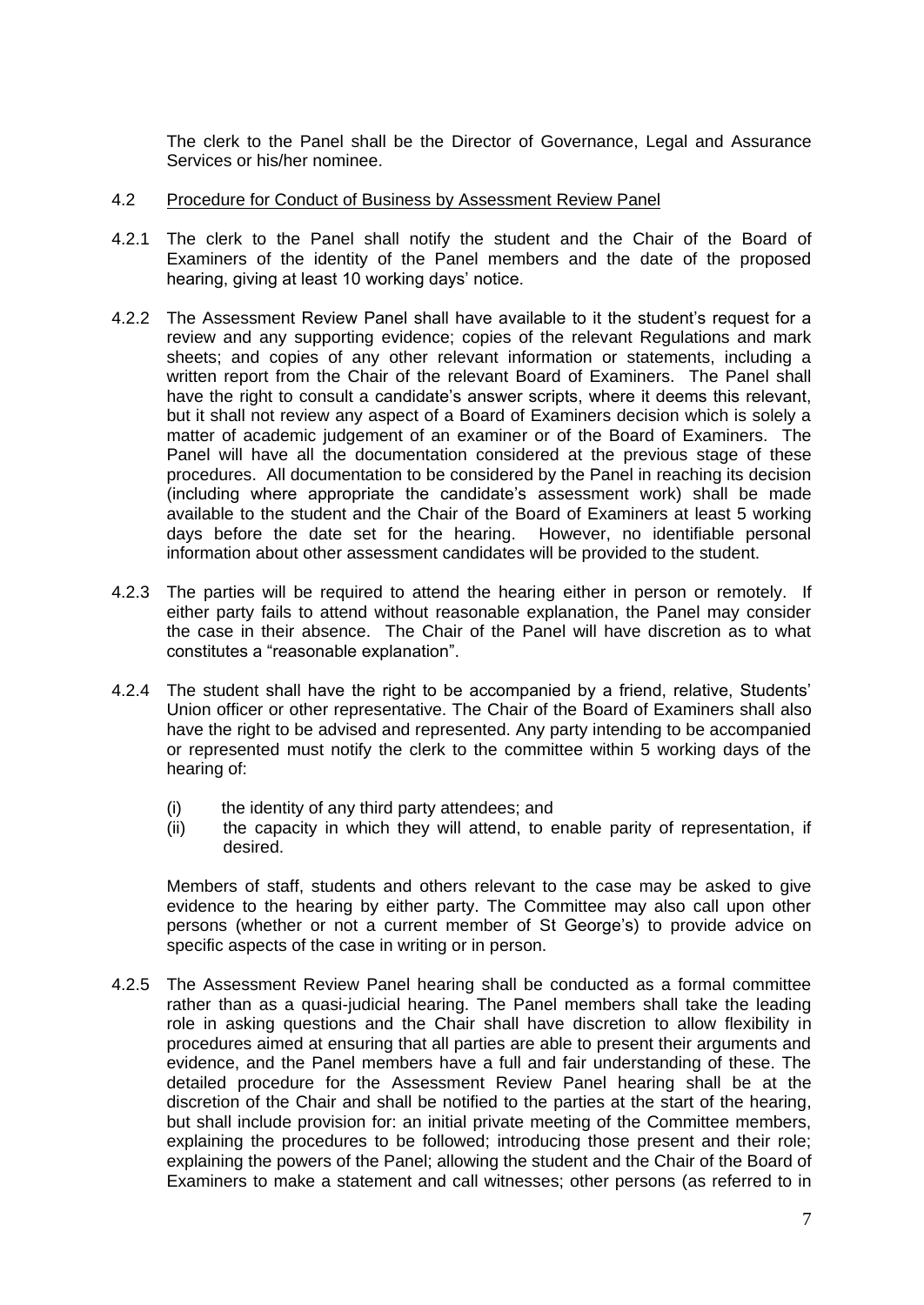paragraph 4.2.4) to make a statement; questions to be asked of the student, Chair of the Board of Examiners, witnesses and other persons by Committee members; discretion by the Chair to allow reciprocal questioning. The meeting will be held either in person or remotely.

- 4.2.6 At the conclusion of the presentation of statements and evidence, all persons except members of the Committee shall withdraw, except that the clerk to the Committee may attend to give procedural advice, which will be recorded in the Committee's report. The Panel shall deliberate on their conclusions and recommendations and shall produce a written report, giving reasons for any decisions.
- 4.2.7 Where the Assessment Review Panel finds that (under General Regulation 14.1(a)- (b)) the student's assessment mark or grade or result *was* affected (a) by an error or (b) by the assessments or meeting of the Board of Examiners not being conducted in accordance with the Scheme, Regulations and approved procedures of St George's, it shall have the power to instruct the Board of Examiners to correct the administrative or procedural error and adjust the candidate's mark, grade or result accordingly.
- 4.2.8 Where the Assessment Review Panel finds that (under General Regulation 14.1(c)) the student's assessment mark or grade or result *was* affected by circumstances which could not be or were not taken into account by the Board of Examiners, *and* it is permissible under General Regulation 14.2 for this to be taken into account, it shall refer the matter back to the Board of Examiners, together with its reasons for so doing.
- 4.2.9 In very exceptional circumstances, the Panel may recommend to Senate that a Board of Examiners be re-constituted to re-determine assessment results.
- 4.2.10 The decision of the Panel shall be final and this shall conclude St George's internal processes for consideration of representations concerning assessment results or decisions of Boards of Examiners.
- 4.2.11 The student and the Academic Registrar shall be notified of the Panel's decision by the Clerk to the Panel. The Clerk shall provide the student with notification of the decision and a Completion of Procedures letter with 15 working days of the decision being taken.
- 4.2.12 If following receipt of the Assessment Review Panel's decision and the Completion of Procedures letter, the student remains dissatisfied, it is open to the student to make an application to the Office of the Independent Adjudicator (OIAHE). The Completion of Procedures letter will indicate how to make a complaint, and details are also available at the OIAHE's website (www.oiahe.org.uk).

### 4.3 Reference Back to an Examination Board

4.3.1 Where a decision is referred back to a Board of Examiners under paragraphs 4.2.8 or 4.2.9 above, the Chair of the Board of Examiners shall consult with the relevant programme of study organiser, Governance, Legal and Assurance Services, and the relevant Visiting Examiner(s) as to the appropriate action to be taken. Where there is agreement, and the action is to the benefit of the student, the Chair of the Board of Examiners shall be entitled to act on behalf of the Board. In all other cases, the Board of Examiners shall be reconvened to reconsider the student's case.